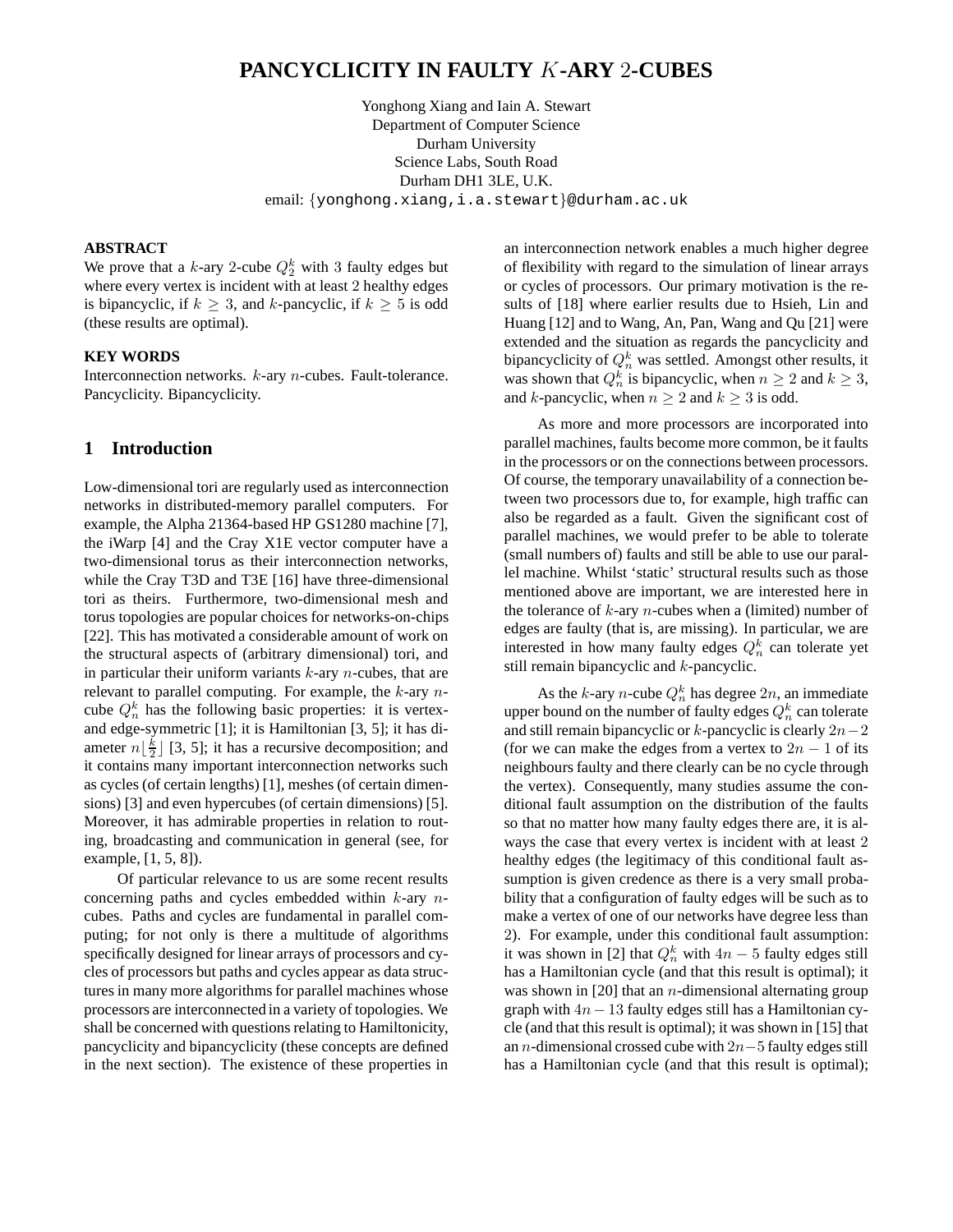and in [11] a more general consideration of matching composition networks was made with regard to whether they remain Hamiltonian under a limited number of faults. Other Hamiltonicity results under our conditional fault assumption are available in, for example, [6, 9, 10, 13, 14, 19]. As far as we are aware, [19] is the only paper to have considered pancyclicity issues in a family of interconnection networks in the presence of faulty edges and under our conditional fault assumption: in [19] it was proven that, under our conditional fault assumption, an  $n$ -dimensional hypercube with 2n−5 faulty edges remains bipancyclic (and that this result is optimal).

In this paper we begin the consideration of pancyclicity in k-ary n-cubes under our conditional fault assumption by resolving the situation for  $k$ -ary 2-cubes. In particular, we prove that a k-ary 2-cube  $Q_2^k$  with 3 faulty edges but where every vertex is incident with at least 2 healthy edges is bipancyclic, if  $k \geq 3$ , and k-pancyclic, if  $k \geq 5$  is odd (these results are optimal). Our results can be viewed as providing the base case of any induction which might prove a more general result for k-ary *n*-cubes where  $n \geq 2$  is arbitrary. In the next section we detail the basic definitions relevant to this paper, and in Section 3 we prove our main results. We give our conclusions, a conjecture in relation to  $Q_n^k$  when  $n > 2$ , and directions for further research in Section 4.

#### **2 Basic definitions**

For any  $k \geq 3$  and  $n \geq 1$ , a *k*-ary *n*-cube  $Q_n^k$  has vertex set  $\{0, 1, \ldots, k-1\}^n$  and there is an edge  $((u_n, u_{n-1}, \ldots,$  $(u_1), (v_n, v_{n-1}, \ldots, v_1))$  if, and only if,  $|u_i - v_i| = 1 \pmod{d}$ k), for some  $i \in \{1, 2, \ldots, n\}$ , with  $u_j = v_j$ , for all  $j \in \{1, 2, \ldots, n\} \setminus \{i\}$ ; such an edge is termed as lying in *dimension* i (throughout, all arithmetic on the components of vertices of  $Q_n^k$  is modulo k). A  $k_1 \times k_2$  *torus* has vertex set  $\{(u, v): 0 \le u \le k_1 - 1, 0 \le v \le k_2 - 1\}$  and there is an edge  $((u_1, u_2), (v_1, v_2))$  if, and only if,  $|u_i - v_i| = 1$ (mod k), for some  $i \in \{1,2\}$ , with  $u_j = v_j$ , for  $j \neq i$ . We consider k-ary n-cubes and tori with *faulty edges*; that is, where certain edges are missing. Thus, a *faulty* k-ary ncube (resp. torus) is really just a copy of  $Q_n^k$  (resp. a torus) where some edges, the faulty edges, are missing, and where we refer to the edges that remain as the *healthy* edges. Even though our faulty edges are regarded as missing edges, we still say, for example, that a vertex  $v$  is incident with some faulty edge  $e$  when the edge  $e$  was originally incident with  $v$ before it was removed. On occasion, we temporarily make faulty edges healthy or we want to emphasise that all edges of some graph are healthy and so we say, for example, that a cycle or a path is healthy.

A *conditional fault assumption* is an assumption relating to the faults (in our case, faulty edges) and their distribution within an interconnection network (which for us is always a  $k$ -ary  $n$ -cube). The conditional fault assumption we make is that the distribution of faults is such that no vertex in any faulty  $k$ -ary  $n$ -cube is ever incident with less than 2 healthy edges (that is, has degree less than 2 when we regard our faulty  $k$ -ary *n*-cube as being a  $k$ -ary  $n$ -cube with some edges missing).

A graph on n vertices is: *pancyclic* if it contains a cycle of every length from 3 up to n; and m*-pancyclic* if it contains a cycle of every length from  $m$  up to  $n$ . Of course, no bipartite graph can be pancyclic (as there can be no odd length cycles); consequently, a notion of pancyclicity has been devised for bipartite graphs. A bipartite graph on  $n$ vertices is *bipancyclic* if there is an even length cycle of every even length from 4 up to  $n$ . Even though the notion of bipancyclicity has been devised to primarily apply to bipartite graphs, it still makes sense to apply it to nonbipartite graphs too. We shall be building cycles of various lengths in faulty k-ary *n*-cubes. We say that a cycle  $C$ , of length c, say, can be *progressively shortened* to a cycle of length  $c'$ , say, if starting from  $\overline{C}$  we can iteratively apply the following construction to obtain cycles of all lengths c,  $c - 2$ ,  $c - 4$ , down to  $c'$ : in the current cycle  $C'$ , replace a sub-path  $u, v, w, y$  of length 3 with the edge  $u, y$  to obtain a cycle of length 2 less than the length of  $C'$  (note that we also describe a cycle in a graph as a sequence of vertices so that consecutive vertices in the sequence are joined by an edge in the cycle, as well as there being an edge from the last vertex of the sequence to the first).

If  $\pi$  is a property of graphs then a graph G is said to be  $m$ -edge-fault-tolerant  $\pi$  if G still has property  $\pi$  even after the removal of at most  $m$  edges from  $G$ . Thus, for example, to say that a  $k$ -ary  $n$ -cube  $Q_n^k$  is  $(4n-5)$ -edge-fault-tolerant bipancyclic under the conditional fault assumption that no vertex is incident with less than 2 healthy edges means that no matter which 4 $n-5$  edges we remove from  $Q_n^k,$  so long as no vertex in the resulting graph has degree less than 2, there is a cycle of every even length m where  $4 \le m \le k^n$ .

A graph G is *vertex-symmetric* if given any two distinct vertices  $u$  and  $v$  of  $G$ , there is an automorphism of G mapping u to v. Similarly, a graph is *edge-symmetric* if given two distinct edges  $e$  and  $f$  of  $G$  (possibly incident), there is an automorphism of  $G$  mapping  $e$  to  $f$ . The *k*-ary *n*-cube  $Q_n^k$  has a number of automorphisms. For example, the maps  $(i, j) \mapsto (i + 1, j), (i, j) \mapsto (i, j + 1),$  $(i, j) \mapsto (k - 1 - i, j)$ , and  $(i, j) \mapsto (i, k - 1 - j)$  are all automorphisms of  $Q_n^k$ .

The vertices of  $Q_n^k$  are indexed by *n*-tuples of elements of  $\{0, 1, \ldots, k-1\}$ . On occasion, we move from  $Q_n^k$ to  $Q_{n-1}^k$  and when we do we 'project' vertices along some dimension. We use the notation  $(u_{n-1}, \ldots, \hat{u}_i, \ldots, u_1)$  to denote the vertex  $(u_{n-1},\ldots,u_{i+1},u_{i-1},\ldots,u_1)$  of  $Q_{n-1}^k.$ 

# **3** The *k*-ary 2-cube  $Q_2^k$

We prove a number of lemmas which, when put together, will yield our main result.

**Lemma 1** Consider a k-ary 2-cube  $Q_2^k$ , for some even  $k \geq$ 6*, in which there are at most* 3 *faulty edges but where every*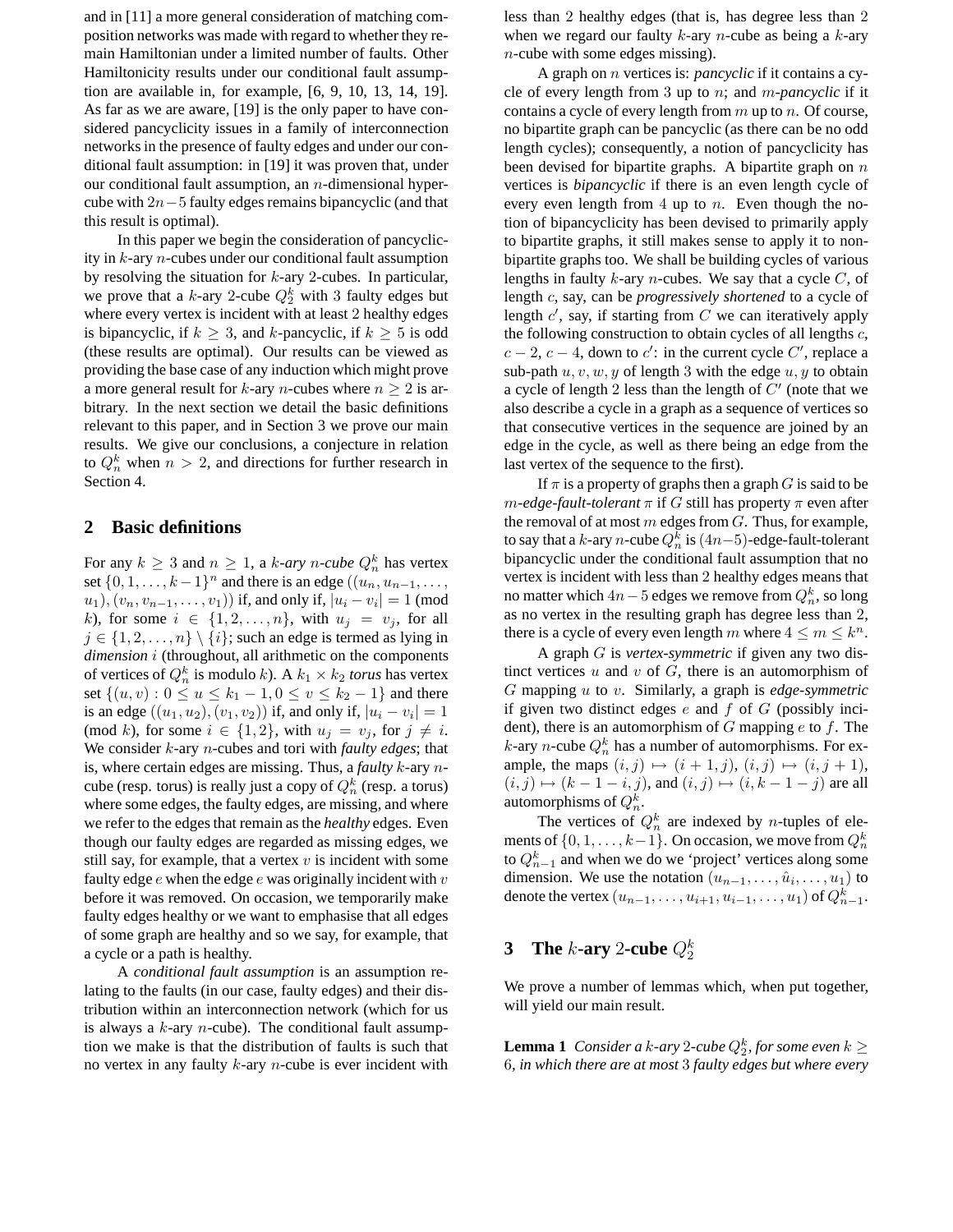*vertex is incident with at least* 2 *healthy edges. There is a cycle of length l for every even l such that*  $4 \leq l \leq k^2$ .

**Proof** There exists some dimension containing at least 2 faulty edges, which w.l.o.g. we assume is dimension 2. As  $Q_2^k$  is edge-symmetric [1], w.l.o.g. we may assume that the edge  $((0, 0), (k - 1, 0))$  is faulty.

Case (*i*): all faulty edges lie in dimension 2.

Consider the Hamiltonian cycle of  $Q_2^k$  as pictured in Fig. 1 (although we have only drawn a Hamiltonian cycle in  $Q_2^8$ , the analogous cycle in  $Q_2^k$ , for any even  $k \geq 6$ , should be clear). This cycle, which we call the E-cycle rooted at  $(0, 0)$ , can be translated by simply increasing the first component of every vertex by 2, and yet another cycle can be obtained by increasing the first component of every vertex by 4. Note that the 3 Hamiltonian cycles so obtained are edge-disjoint when we consider only edges in dimension 2 (as  $k \geq 6$ ). Thus, at least one of these Hamiltonian cycles contains only healthy links; call it  $C$ . W.l.o.g. we may assume that  $C$  is the E-cycle rooted at  $(0, 0)$ . We remark that throughout the proof of this lemma, we never use edges of the form  $((k - 1, i), (0, i))$  and so we may simply ignore the faulty edge  $((0, 0), (k - 1, 0))$  and assume that we are working in the  $k \times k$  grid with wrap-around edges of the form  $((i, k - 1), (i, 0))$ , for  $i = 0, 1, ..., k - 1$ .



Figure 1. A Hamiltonian cycle in  $Q_2^8$ .

If our copy of  $Q_2^k$  had no faulty edges then we could clearly progressively shorten  $C$ , by at each step removing 3 edges and including 1 new edge, so that we obtain a cycle of every even length l for which  $4 \leq l \leq k^2$ . However, in the process of progressively shortening our cycle, we might try to include a new edge that is actually faulty (note that we encounter at most 2 faulty edges in our process of progressive shortening). We deal with this situation as follows. Our process of progressive shortening begins by introducing edges in dimension 2; so, with reference to Fig. 1, we shorten our cycle 'from the right-hand side' (note that there are  $\frac{k}{2} \geq 3$  ways in which we could do this). We also ensure that we shorten the cycle in this way as much as we can before having to deal with attempting to introduce a faulty edge. If we try to introduce a faulty edge then we simply 'jump' that particular iteration of our process of progressive shortening and instead of shortening the cycle by 2, we shorten the cycle by 4, unless the next edge to be introduced is faulty too, when we shorten the cycle by 6.

Note that because of how we have chosen to progressively shorten our cycle up until this point, we can simultaneously lengthen our cycle by 2 or 4 (in a different part of the cycle) to ensure that we obtain cycles of all the required lengths. The process can be visualized in Fig. 2 where we have encountered a faulty edge in Fig. 2(*a*) and 'jumped' over it in Fig. 2(*b*) as well as lengthening our cycle by 2.



Figure 2. The shortening process in  $Q_2^8$ .

Case (*ii*): exactly 2 faulty edges lie in dimension 2.

By translating the E-cycle rooted at  $(0, 0)$  (as illustrated in Fig. 1) by increasing the first component of every vertex by 1, 2, and so on, w.l.o.g. we may assume that: we have a Hamiltonian cycle C in  $Q_2^k$  that is the E-cycle rooted at  $(0, 0); C$  contains no faulty edge in dimension 2; and C contains a faulty edge in dimension 1 and this faulty edge is one of  $\{((i, k-4), (i, k-3)), ((i, k-3), (i, k-2)), ((i, k-4), (i, k-4), (i, k-3), (i, k-2)\}$  $2$ ,  $(i, k - 1)$ }, for some  $i \in \{0, 1, ..., k - 1\}$ .

Depending upon where the dimension 1 faulty edge lies, we now amend our cycle  $C$  analogously to the illustration in Fig. 3(*a*) where: we remove the faulty edge and its 'opposite' on the same 'branch' of the E-cycle; we include the two dimension 2 edges which join the two edges just removed; and we 'join' the resulting disconnected path to the main cycle by removing a dimension 2 edge and including two dimension 1 edges. What results is a Hamiltonian cycle  $C$  each of whose edges is healthy, unless one of the dimension 2 edges we have tried to add is the dimension 2 faulty edge (different from  $((0,0),(k-1,0))$ ).



Assuming, for the moment, that  $C$  consists entirely

of healthy edges, it can be progressively shortened just as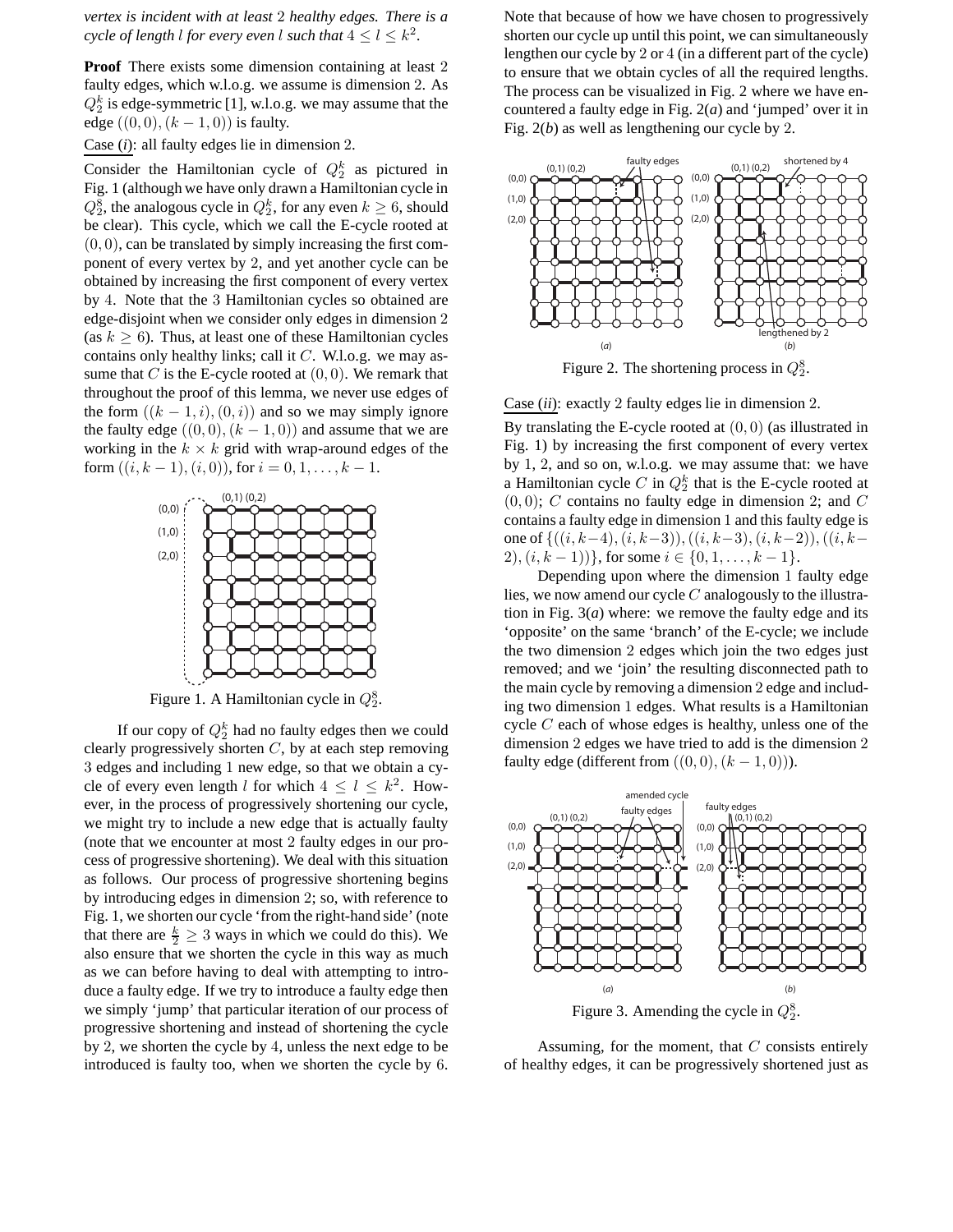we did in Case (*i*), above (and possibly 'jumping' over the faulty dimension 2 edge, should it be encountered), so that we obtain a cycle of length  $l$  for every even  $l$  for which  $4 \leq l \leq k^2$ .

Alternatively, consider when one of the dimension 2 edges introduced in the previous paragraph causes our construction to fail. For the construction to fail, the dimension 1 faulty edge must be of the form  $((i, j), (i, j + 1))$  and the dimension 2 faulty edge must be  $((i, j), (i + 1, j))$  or  $((i, j+1), (i+1, j+1))$ , if i is even, or  $((i, j), (i-1, j))$  or  $((i, j+1), (i-1, j+1))$ , if i is odd. W.l.o.g. we may assume that the dimension 1 faulty edge is  $((i, 0), (i, 1))$ , where i is even, and the dimension 2 faulty edge is  $((i, 1), (i + 1, 1))$ (by applying appropriate automorphisms of the  $k \times k$  grid with wrap-around edges). Hence, the E-cycle rooted at  $(0, 0)$  consists entirely of healthy edges and can be progressively shortened just as we did in Case (*i*), above, so that we obtain a cycle of length  $l$  for every even  $l$  for which  $4 \leq l \leq k^2$  (see Fig. 3(*b*)). □

**Lemma 2** *Consider a 4-ary 2-cube*  $Q_2^4$  *in which there are at most* 3 *faulty edges but where every vertex is incident with at least* 2 *healthy edges. There is a cycle of length* l *for every even* l *such that*  $4 \le l \le 16$ *.* 

**Proof** There exists some dimension containing at least 2 faulty edges, which w.l.o.g. we assume is dimension 2.

Case (*i*): all faulty edges lie in dimension 2.

For  $i = 0, 1, 2, 3$ , let  $C_i$  be the cycle  $((i, 0), (i, 1), (i, 2),$  $(i, 3)$ ). Both edges of at least one of the edge-pairs

- $\{((0,0), (1,0)), ((0,1), (1, 1))\}$
- $\{((0,0),(3,0)),((0,1),(3,1))\}$
- $\{((0, 2), (1, 2)), ((0, 3), (1, 3))\}$
- $\{((0, 2), (3, 2)), ((0, 3), (3, 3))\}$

are healthy; thus, we can 'join'  $C_0$  to  $C_1$  or  $C_3$ , as appropriate and using these edges, to obtain a cycle of length 8. We can also 'join'  $C_0$  to an edge of  $C_1$  or  $C_3$ , as appropriate and using these edges, to obtain a cycle of length 6 (see Fig. 4 for an illustration of these constructions). By continuing in the same way and using the same reasoning with the resulting cycle of length 8, we can ultimately obtain cycles of every even length from 4 up to 16 as required.



Figure 4. Joining cycles in a faulty  $Q_2^4$ .

Case (*ii*): exactly 2 faulty edges lie in dimension 2.

As  $Q_2^4$  is edge-symmetric [1], w.l.o.g. we may assume that the edge  $((0, 0), (0, 1))$  is faulty. If either  $((0, 0), (1, 0))$ 

and  $((0, 1), (1, 1))$  are both healthy or  $((0, 0), (3, 0))$  and  $((0, 1), (3, 1))$  are both healthy then we may proceed as we did in Case (*i*) and iteratively obtain cycles of all the required lengths. Thus, suppose that either  $((0, 0), (1, 0))$ or  $((0, 1), (1, 1))$  is faulty and either  $((0, 0), (3, 0))$  or  $((0, 1), (3, 1))$  is faulty. W.l.o.g. we may suppose that the 3 faulty edges are  $((0, 0), (0, 1)), ((0, 0), (1, 0)),$  and  $((0, 1), (3, 1))$ . The Hamiltonian cycle in Fig. 5 can clearly be progressively shortened so that we obtain cycles of lengths  $14$ ,  $12$ ,  $10$ , and  $8$ , and it is trivial to find cycles of lengths 6 and 4. The result follows. 口



Figure 5. A Hamiltonian cycle in a faulty  $Q_2^4$ .

**Lemma 3** *Consider a k-ary* 2-cube  $Q_2^k$ , for some odd  $k \geq$ 7*, in which there are at most* 3 *faulty edges but where every vertex is incident with at least* 2 *healthy edges. There is a cycle of length l for every even l such that*  $4 \leq l \leq k^2 - 1$ *.* 

**Proof** There exists some dimension containing at least 2 faulty edges, which w.l.o.g. we assume is dimension 2. As  $Q_2^k$  is edge-symmetric [1], w.l.o.g. we may assume that the edge  $((0, 0), (k - 1, 0))$  is faulty.

We begin by noting that the constructions in the proof of Lemma 1 suffice to prove that in a  $k_1 \times k_2$  grid with wrap-around edges of the form  $((i, k_2 - 1), (i, 0))$ , for  $i =$  $0, 1, \ldots, k_1 - 1$ , where:  $k_1 \ge 6$  is even;  $k_2 \ge 6$  (with  $k_2$  odd or even); and in which there are 2 faulty edges, we have cycles of all even lengths l where  $4 \leq l \leq k_1 \cdot k_2$ . Note also that according to our constructions, if there is no dimension 1 faulty edge of the form  $((0, i), (0, i+1))$  (resp.  $((k-1, i), (k-1, i+1))$ ) then the Hamiltonian cycle of the  $k_1 \times k_2$  grid with wrap-around edges contains a sub-path of length  $k - 1$  of vertices all of which are of the form  $(0, j)$ (resp.  $(k-1, j)$ ).

We can consider such a wrap-around grid embedded within  $Q_2^k$  by working with the subgraph induced by the vertices of  $\{(i, j) : 0 \le i \le k - 2, 0 \le j \le k - 1\}$  or the subgraph induced by the vertices of  $\{(i, j) : 1 \le i \le n\}$  $k-1, 0 \le j \le k-1$ . W.l.o.g., we may assume that our wrap-around grid  $G$  is the subgraph induced by the vertices of  $\{(i, j) : 0 \le i \le k - 2, 0 \le j \le k - 1\}$  and that: if there is a faulty edge in dimension 1 then this faulty edge is of the form  $((i, j), (i, j + 1))$ , where  $i \leq \frac{k-1}{2}$ ; and if there is not a faulty edge in dimension 1 then there is at least one faulty edge of the form  $((i, j), (i + 1, j))$ , where  $i \leq \frac{k-1}{2}$ . Thus, we have cycles in  $Q_2^k$  of all even lengths l where  $4 \leq l \leq (k-1)k$ . All we need to do is to build cycles of all even lengths from  $(k-1)k+2$  up to  $k^2-1$ .

There are two cases. First, suppose that both faulty edges in  $Q_2^k$  lie entirely within G. As noted above, there is a sub-path of length  $k - 1$  in the Hamiltonian cycle C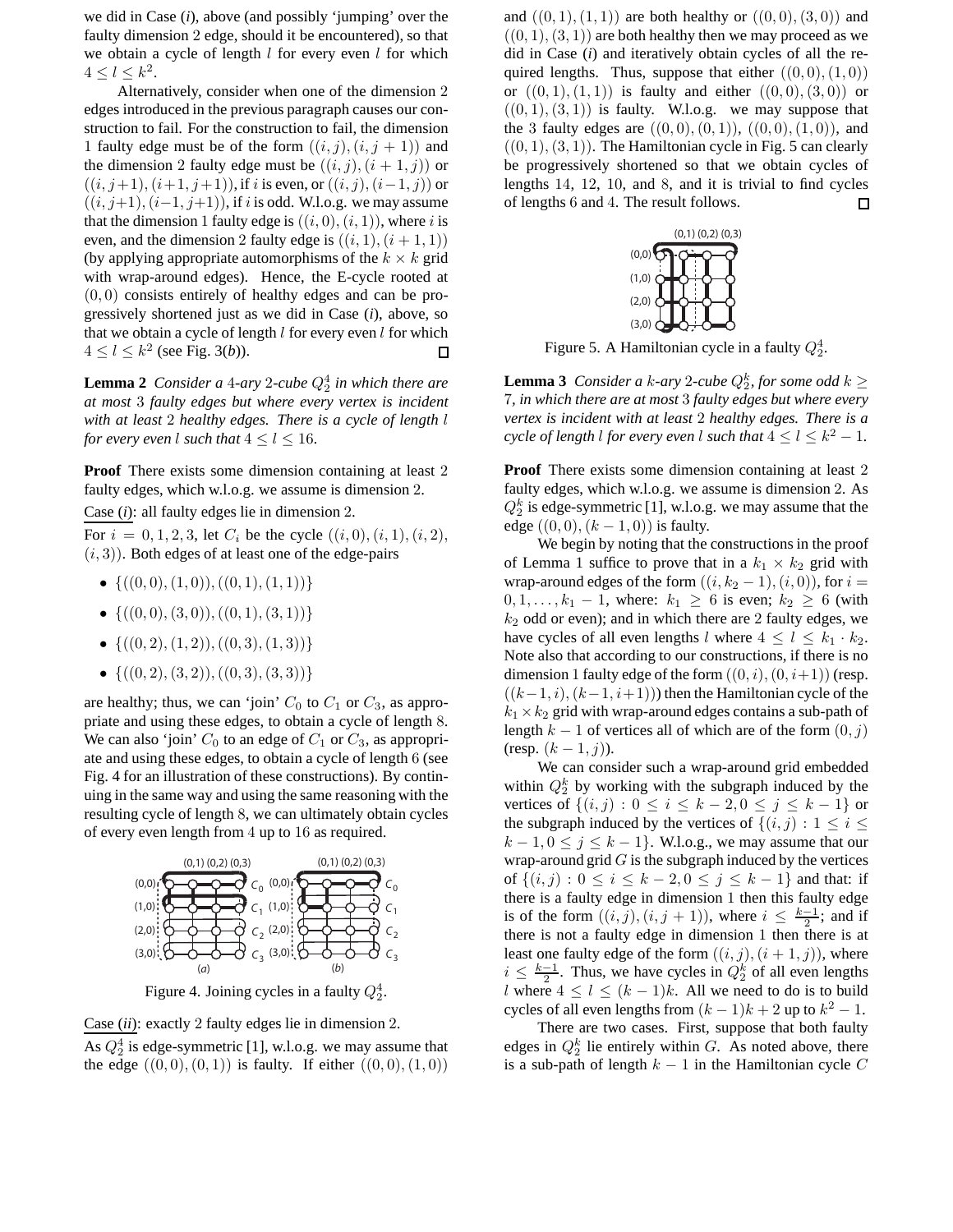of G consisting entirely of vertices of the form  $(k - 2, j)$ . W.l.o.g., suppose that this sub-path is  $(k - 2, 0)$ ,  $(k - 1)$ 2, 1), ...,  $(k-2, k-1)$ . Let  $1 \leq l \leq \frac{k-1}{2}$ . In order to obtain a cycle of length  $(k - 1)k + 2l$  we 'join' the edges  $((k-1,0),(k-1,1)),((k-1,2),(k-1,3)),\ldots,((k-1,1))$  $1, 2l - 2$ ,  $(k - 1, 2l - 1)$  to the cycle C just as we joined an edge to a cycle in the proof of Lemma 2.

Alternatively, suppose that there is a dimension 2 faulty edge of the form  $((k - 2, j), (k - 1, j))$ . This faulty edge could invalidate the construction in the previous paragraph. However, in this case our grid  $G$  contains only one faulty edge, and the constructions of Lemma 1 can be used to obtain a Hamiltonian cycle  $C$  in  $G$  so that if the sub-path of C consisting entirely of vertices of the form  $(k-2, i)$  is, w.l.o.g.,  $(k-2, 0)$ ,  $(k-2, 1)$ , ...,  $(k-2, k-1)$  then j is even. In such a situation we can proceed as we did in the previous paragraph to obtain cycles of the required lengths (the situation can be illustrated in Fig. 6). The result follows.  $\Box$ 



Figure 6. Extending a cycle in  $Q_2^7$ .

**Lemma 4** *Consider a* 5-ary 2-cube  $Q_2^5$  *in which there are at most* 3 *faulty edges but where every vertex is incident with at least* 2 *healthy edges. There is a cycle of length* l *for every even* l *such that*  $4 < l < 24$ *.* 

**Proof** There exists some dimension containing at least 2 faulty edges, which w.l.o.g. we assume is dimension 2.

Case (*i*): all faulty edges lie in dimension 2.

As  $Q_2^5$  is edge-symmetric [1], w.l.o.g. we may assume that the edge  $((0, 0), (4, 0))$  is faulty. Suppose that 2 faulty edges are of the form  $((0, i), (1, i))$ ; it is trivial to see that in the subgraph  $G$  of  $Q_2^5$  induced by the vertices of  $\{(0, i), (1, i) : 0 \leq i \leq 4\}$  there are cycles of lengths 4, 6, 8, and 10. Suppose that 1 faulty edge is of the form  $((0, i), (1, i))$ ; it is trivial to see that in the subgraph G there are 3 different cycles of lengths 4, 6, 8, and 10, respectively. Of course, the same holds true were we to consider G to be the subgraph of  $Q_2^5$  induced by the vertices of  $\{(j, i), (j + 1, i) : 0 \le i \le 4\}$ , for any  $j \in \{0, 1, 2, 3\}$ . Armed with these observations, it is easy to 'join' cycles and edges together, in the style of the proof of Lemma 2, to obtain cycles of all even lengths l where  $4 \le l \le 24$ .

Case (*ii*): exactly 2 faulty edges lie in dimension 2.

As  $Q_2^5$  is edge-symmetric [1], w.l.o.g. we may assume that the edge  $((4, 0), (4, 4))$  in dimension 1 is a faulty edge. If none of the dimension 2 faulty edges is of the form  $((3, i), (4, i))$  then we can proceed as in Case (*i*) to construct our required cycles.

Suppose that exactly 1 of the dimension 2 faulty edges is of the form  $((3, i), (4, i))$ . If this faulty edge is not incident with the faulty edge  $((4, 0), (4, 4))$  then we can start with the cycle  $(3, 0), (3, 1), (3, 2), (3, 3), (3, 4),$  $(4, 4), (4, 3), (4, 2), (4, 1), (4, 0)$  of length 10 and extend this cycle, as we did in the proof of Case (*i*), to obtain cycles of all even lengths up to 24. Trivially, we can find cycles of lengths 4, 6, and 8 in  $Q_2^5$ . So, suppose w.l.o.g. that the edge  $((3, 0), (4, 0))$  is faulty. We can now proceed as we did in Case (*i*) to obtain cycles of the required lengths.

Suppose that both the dimension 2 faulty edges are of the form  $((3, i), (4, i))$ . If neither faulty edge is incident with the faulty edge  $((4, 0), (4, 4))$  then we can proceed as in the previous paragraph (that is, start from the cycle of length 10 described there and extend it, and find cycles of lengths 4, 6 and 8 elsewhere). So, w.l.o.g. suppose that  $((3,0),(4,0))$  is a faulty edge. No matter where the other dimension 2 faulty edge lies, we can obtain a cycle of length 24 in  $Q_2^5$  as illustrated in Fig. 7 (the cycles corresponding to the other 3 possibilities for the location of the second dimension 2 faulty edge are constructed very similarly). This cycle can be progressively shortened so that we obtain cycles of all even lengths from 10 to 24 in  $Q_2^5$ , and it is trivial to find cycles of lengths 4, 6, and 8 elsewhere in  $Q_2^5$ . The result follows.  $\Box$ 



Figure 7. A cycle of length 24 in  $Q_2^5$ .

The proof of the following lemma is omitted as it can easily be obtained by hand by a case-by-case analysis (and the use of appropriate automorphisms).

**Lemma 5** *Consider a 3-ary 2-cube*  $Q_2^3$  *in which there are at most* 3 *faulty edges but where every vertex is incident with at least* 2 *healthy edges. There is a cycle of length* l *for every even* l *such that*  $4 \le l \le 8$ *.* 

We draw the lemmas of this section together in the following corollary.

**Corollary 6** *Let*  $k \geq 3$ *. Consider a k-ary* 2-cube  $Q_2^k$  *in which there are at most* 3 *faulty edges but where every vertex is incident with at least* 2 *healthy edges. There is a cycle of length l for every even l such that*  $4 \leq l \leq k^2$ .

When  $k$  is even then Corollary 6 is the best we can do, in the sense that as  $Q_2^k$  is bipartite, there cannot be any cycle of odd length. However, when  $k$  is odd we can say more.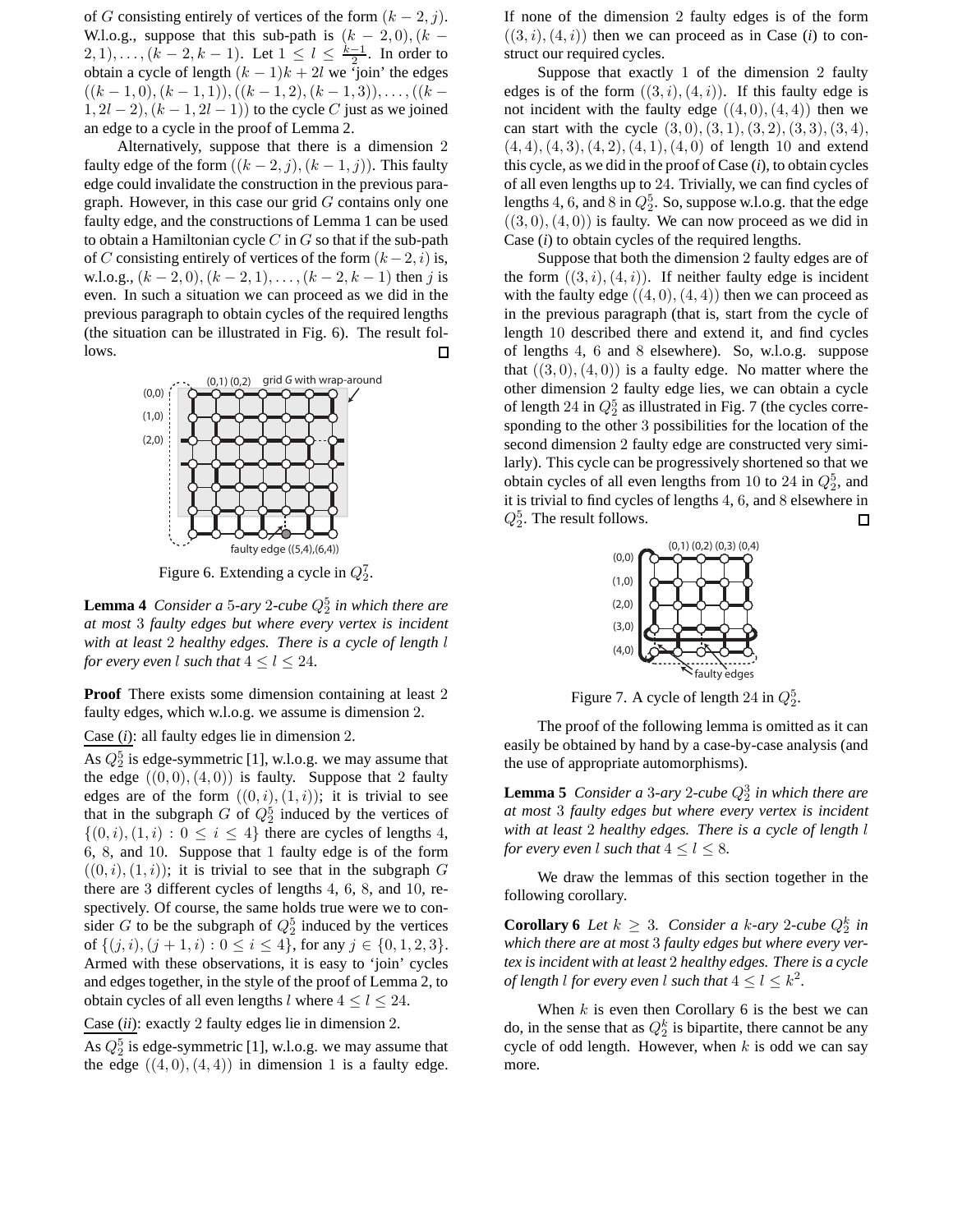**Lemma 7** *Consider a k-ary* 2-*cube*  $Q_2^k$ *, where*  $k \geq 7$  *is odd, in which there are at most* 3 *faulty edges but where every vertex is incident with at least* 2 *healthy edges. There is a cycle of length l for every odd l such that*  $k \leq l \leq k^2$ .

**Proof** Let us return to the proof of Lemma 3. The scenario here is identical to as it was in Lemma 3. Consequently, w.l.o.g. we can assume that:

- there are at least 2 faulty edges in dimension 2, one of which is  $((0, 0), (k - 1, 0))$ ;
- if there is a faulty edge in dimension 1 then this faulty edge is of the form  $((i, j), (i, j + 1))$ , where  $i \leq \frac{k-1}{2}$ ;
- if there is not a faulty edge in dimension 1 then there is at least one (dimension 2) faulty edge of the form  $((i, j), (i + 1, j)),$  where  $i \leq \frac{k-1}{2}$ .

By following the constructions of Lemma 1, there is a healthy cycle C of length  $(k - 1)k$  including every vertex of  $\{(i, j) : 0 \le i \le k - 2, 0 \le j \le k - 1\}$ , as well as a sub-path of length  $k - 1$  containing all vertices of  $\{(k-2,j): 0 \leq j \leq k-1\}$ , that can be progressively shortened, with 'jumps' over any dimension 2 faulty edges encountered (as in the proof of Lemma 1), so that a cycle  $C_m$  of any even length m for which  $4 \le m \le (k-1)k$  is constructed. W.l.o.g. we may suppose that  $C$  contains the path  $(k-2,0)$ ,  $(k-2,1)$ , ...,  $(k-2, k-1)$  and that the resulting cycle  $C_4$  of length 4, obtained after progressively shortening  $C$ , is either:

•  $(k-3,0)$ ,  $(k-3,1)$ ,  $(k-2,1)$ ,  $(k-2,0)$  with the edges  $((k - 1, 0), (k - 1, 1)), ((k - 2, 0), (k - 1, 0),$ and  $((k - 2, 1), (k - 1, 1))$  all healthy,

or

•  $(k-3, 2), (k-3, 3), (k-2, 3), (k-2, 2)$  with the edges  $((k - 1, 2), (k - 1, 3)), ((k - 2, 2), (k - 1, 2))$ and  $((k - 2, 3), (k - 1, 3))$  all healthy,

Take any cycle  $C_m$  of even length m, where  $4 \leq m \leq$  $(k-1)$ k, as just constructed. No matter which case above occurs, we can clearly 'join' (in the sense of the proof of Lemma 2) this cycle  $C_m$  with the cycle D of length k defined as  $(k - 1, 0)$ ,  $(k - 1, 1)$ , ...,  $(k - 1, k - 1)$  to obtain a cycle of length  $m + k$ . Similarly, we can join the cycle D with either the edge  $((k - 1, 0), (k - 1, 1))$  or the edge  $((k-1, 2), (k-1, 3))$ , as appropriate. The result now follows.  $\Box$ 

**Lemma 8** *Consider a* 5-ary 2-cube  $Q_2^5$  *in which there are at most* 3 *faulty edges but where every vertex is incident with at least* 2 *healthy edges. There is a cycle of length* l *for every odd* l *such that*  $5 \le l \le 25$ *.* 

**Proof** The proof is similar to that of Lemma 4. There exists some dimension containing at least 2 faulty edges, which w.l.o.g. we assume is dimension 2.

Case (*i*): all faulty edges lie in dimension 2.

As  $Q_2^5$  is edge-symmetric [1], w.l.o.g. we may assume that the edge  $((0,0),(4,0))$  is faulty. Let  $C_0$  be the cycle  $(0, 0), (0, 1), (0, 2), (0, 3), (0, 4)$ . As noted in the proof of Lemma 4, in the subgraph  $G_1$  (resp.  $G_2$ ) of  $Q_2^5$  induced by the vertices of  $\{(1, i), (2, i) : 0 \le i \le 4\}$  (resp.  $\{(3, i), (4, i): 0 \leq i \leq 4\}$  there are cycles of lengths 4, 6, 8, and 10, irrespective of where the faulty edges lie, and if at most one faulty edge lies in  $G_1$  (resp.  $G_2$ ) then there are 3 distinct cycles of lengths 4, 6, 8, and 10. Just as in the proof of Lemma 4, we can easily join  $C_0$  to appropriate cycles or edges in  $G_1$  and  $G_2$  to obtain a cycle of odd length *l* whenever  $5 \le l \le 25$ .

Case (*ii*): exactly 2 faulty edges lie in dimension 2.

As  $Q_2^5$  is edge-symmetric [1], w.l.o.g. we may assume that the edge  $((4, 0), (4, 4))$  in dimension 1 is a faulty edge. Suppose that neither  $((3,0),(4,0))$  nor  $((3,4),(4,4))$  is a faulty edge. By proceeding as in Case (*i*), we can clearly build cycles of all odd lengths from 5 up to 17 in the subgraph of  $Q_2^5$  induced by the vertices of  $\{(i, j) : 0 \le i \le j\}$  $3, 0 \leq j \leq 4$ . For longer cycles, we can join  $C_0$ , the cycle  $(3, 0), (3, 1), (3, 2), (3, 3), (3, 4), (4, 4), (4, 3), (4, 2),$  $(4, 1), (4, 0)$ , and appropriate cycles in the subgraph  $G_1$ (defined in Case (*i*)) to yield cycles of all required lengths.

W.l.o.g. we may assume that either  $((3,0),(4,0))$  or  $((3, 4), (4, 4))$  is a faulty edge and that either  $((0, 0), (4, 0))$ or  $((0, 4), (4, 4))$  is a faulty edge. Further, w.l.o.g., we may assume that  $((3,0),(4,0))$  and  $((0,4),(4,4))$  are faulty edges. Consider the Hamiltonian cycle in  $Q_2^5$  as depicted in Fig. 8. This cycle can clearly be progressively shortened to obtain cycles of all odd lengths from 7 to 25. The result follows.  $\Box$ 



Figure 8. A cycle of length 25 in  $Q_2^5$ .

We bring all the results of this section together in the following theorem.

**Theorem 9** *Consider a k-ary* 2-cube  $Q_2^k$  *in which there are at most* 3 *faulty edges but where every vertex is incident with at least* 2 *healthy edges.*

- (*a*) If  $k \geq 3$  then  $Q_2^k$  is bipancyclic.
- (*a*) If  $k \geq 5$  is odd then  $Q_2^k$  is k-pancyclic.

An equivalent formulation of the above result is that  $Q_2^k$  is 3-edge-fault-tolerant bipancyclic, when  $k \geq 3$ , and 3-edge-fault-tolerant k-pancyclic, when  $k \geq 5$  is odd, with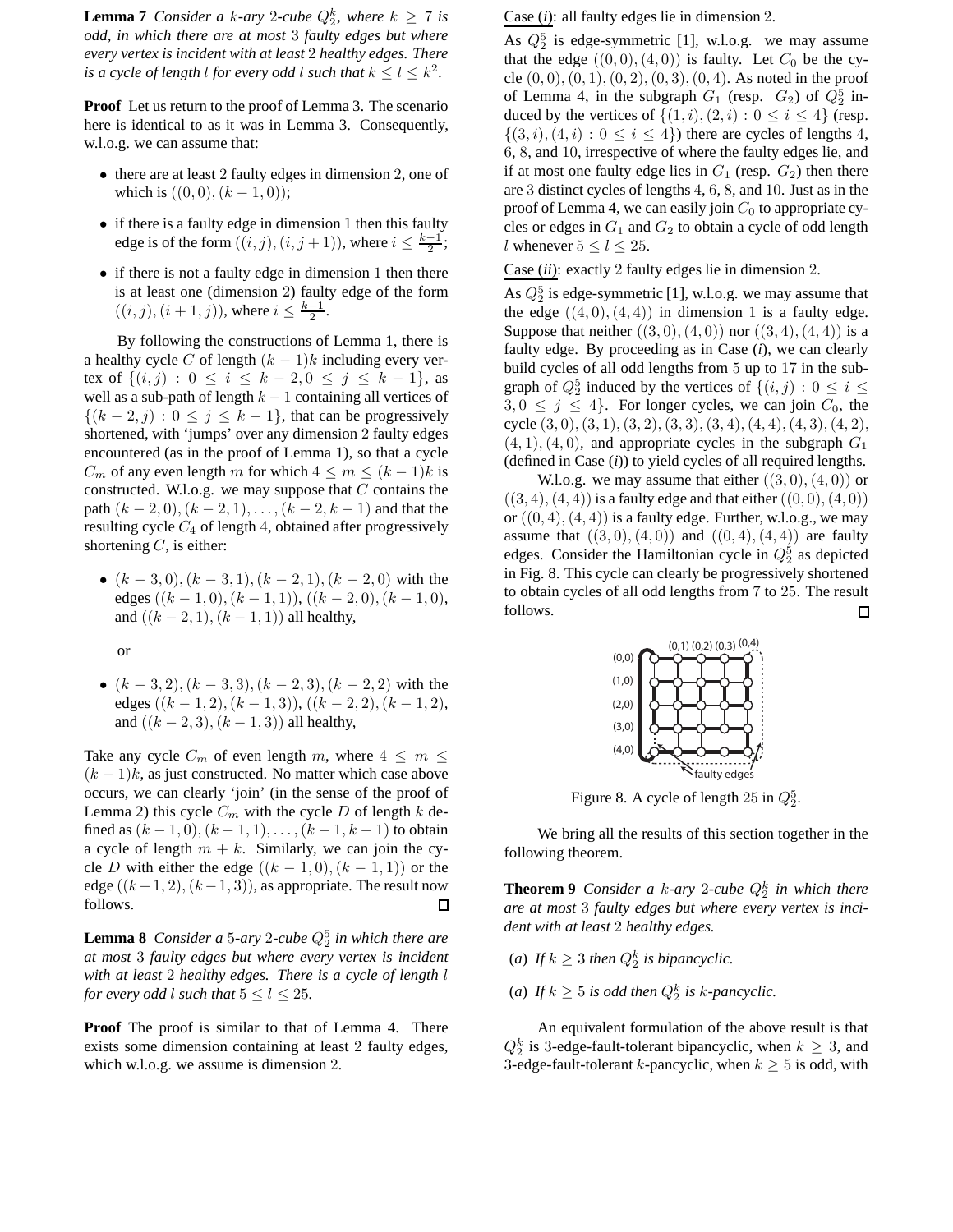both results assuming the conditional fault assumption that no vertex is incident with less than 2 healthy edges.

Theorem 9 cannot be improved when  $k$  is odd, for it is not difficult to see that when  $n \geq 2$ ,  $Q_n^k$  has no odd length cycles of length less than  $k$  (see also [18]). Also, in  $Q_2^3$  there are configurations of 3 faulty edges so that even though every vertex is incident with at least 2 healthy edges, no Hamiltonian cycle exists (one of these configurations is when the edges  $((0,0),(0,1)),$  $((0, 1), (0, 2))$ , and  $((0, 2), (0, 0))$  are faulty edges). We also note that (as was explained in [2]) Corollary 6 is optimal in the sense that there are configurations of 4 faults in  $Q_2^k$  for which a Hamiltonian circuit does not exist, no matter what the value of  $k$  (one such configuration is the set of faults  $\{((0,0), (0, k - 1)), ((0, 0), (k (1, 0),((1, 1), (1, 2)),((1, 1), (2, 1))\}.$ 

### **4 Conclusion**

In this paper we have established exactly when a  $k$ -ary 2cube  $Q_2^k$  remains bipancyclic or  $k$ -pancyclic in the presence of 3 faulty edges and under the conditional fault assumption that every vertex is incident with at least 2 healthy edges. We conjecture that under our conditional fault assumption, for any  $n \geq 2$ , a k-ary n-cube  $Q_n^k$  with  $4n-5$  faulty edges is bipancyclic, if  $k \geq 3$ , and k-pancyclic, if  $k \geq 5$  is odd. Thus, we have proven in this paper the base case of any induction of this proof, and we hope to be able to deal with the full induction in the near future.

Note that we have been solely concerned with existence proofs with regard to our properties of pancyclicity or bipancyclicity in our faulty  $k$ -ary 2-cubes. We have not considered the actual construction of any cycles, either via a centralized sequential algorithm or a distributed algorithm (implemented for a parallel machine whose underlying topology is a k-ary 2-cube; we refer the reader to [17], and the references therein, for more on such constructions). We believe it would be beneficial to consider the actual construction of such cycles by an appropriate algorithm. We note, however, that our constructions are very uniform (with a lot of progressive shortening) and we conjecture that it will not be too difficult to devise efficient (centralized and distributed) algorithms for cycle construction.

Related to pancyclicity and bipancyclicity are panconnectivity and bipanconnectivity. A graph of size  $n$  is *panconnnected* if given any two distinct vertices u and v at a distance  $d(u, v)$  apart, there are paths of all lengths from  $d(u, v)$  up to  $n - 1$  joining u and v. A graph of size n is *bipanconnnected* if given any two distinct vertices u and v at a distance  $d(u, v)$  apart, there are paths of all lengths  $d(u, v) + 2i$  joining u and v where  $i = 0, 1, \ldots, \lfloor \frac{n - d(u, v)}{2} \rfloor$  $\frac{u,v)}{2}$ . Often, pancyclicity and bipancyclicity results are immediate corollaries of panconnectivity and bipanconnectivity results; however, that is not the case here. It would be interesting to examine the panconnectivity and bipanconnectivity of  $k$ -ary *n*-cubes under our conditional fault assumption.

We have a closing remark in relation to the optimality of results such as ours (whether there is a conditional fault assumption or not). The optimality arguments come from the fact that there are certain fault configurations which prohibit a Hamiltonian cycle (or, at least, a cycle close to Hamiltonian). When dealing with the fault-tolerance of an interconnection network with respect to pancyclicity or bipancyclicity, one could look to tolerate higher numbers of faulty edges at the expense of not having long cycles. For example, one could develop a notion of  $(m_1, m_2)$ pancyclicity (or  $(m_1, m_2)$ -bipanyclicity, for that matter) where it is known that there are cycles of all lengths from  $m_1$  up to  $m_2$ . It would be interesting to investigate how the parameters  $m_1$  and  $m_2$  fluctuate as more and more faulty edges are introduced, both in the presence and absence of our conditional fault assumption.

#### **References**

- [1] Y.A. Ashir and I.A. Stewart, On embedding cycles in k-ary n-cubes, *Parallel Processing Letters* 7 (1997) 49–55.
- [2] Y.A. Ashir and I.A. Stewart, Fault-tolerant embeddings of Hamiltonian circuits in k-ary n-cubes, *SIAM Journal of Discrete Mathematics* 15 (2002) 317–328.
- [3] S. Bettayeb, On the k-ary hypercube, *Theoretical Computer Science* 140 (1995) 333–339.
- [4] S. Borkar, R. Cohn, G. Cox, S. Gleason, T. Gross, H. T. Kung, M. Lam, B. Moore, C. Peterson, J. Pieper, L. Rankin, P. S. Tseng, J. Sutton, J. Urbanski, and J. Webb, iWarp: an integrated solution to high-speed parallel computing, *Proc. IEEE Supercomputing* 88, IEEE Computer Society Press (1988) 330–339.
- [5] B. Bose, B. Broeg, Y. Kwon and Y. Ashir, Lee distance and topological properties of  $k$ -ary *n*-cubes, *IEEE Transations on Computers* 44 (1995) 1021– 1030.
- [6] M.Y. Chang and S.-J. Lee, On the existence of Hamiltonian circuits in faulty hypercubes, *SIAM Journal on Discrete Mathematics* 4 (1991) 511–527.
- [7] Z. Cvetanovic, Performance analysis of the Alpha 21364-based HP GS1280 multiprocessor, *Proc. of* 30*th Ann. Int. Symp. on Computer Architecture*, ACM Press (2003) 218–228.
- [8] W. Dally, Performance analysis of  $k$ -ary  $n$ -cube interconnection networks, *IEEE Transaction on Computers* 39 (1990) 775–785.
- [9] J.-S. Fu, Conditional fault-tolerant Hamiltonicity of star graphs, *Parallel Computing* 33 (2007) 488–496.